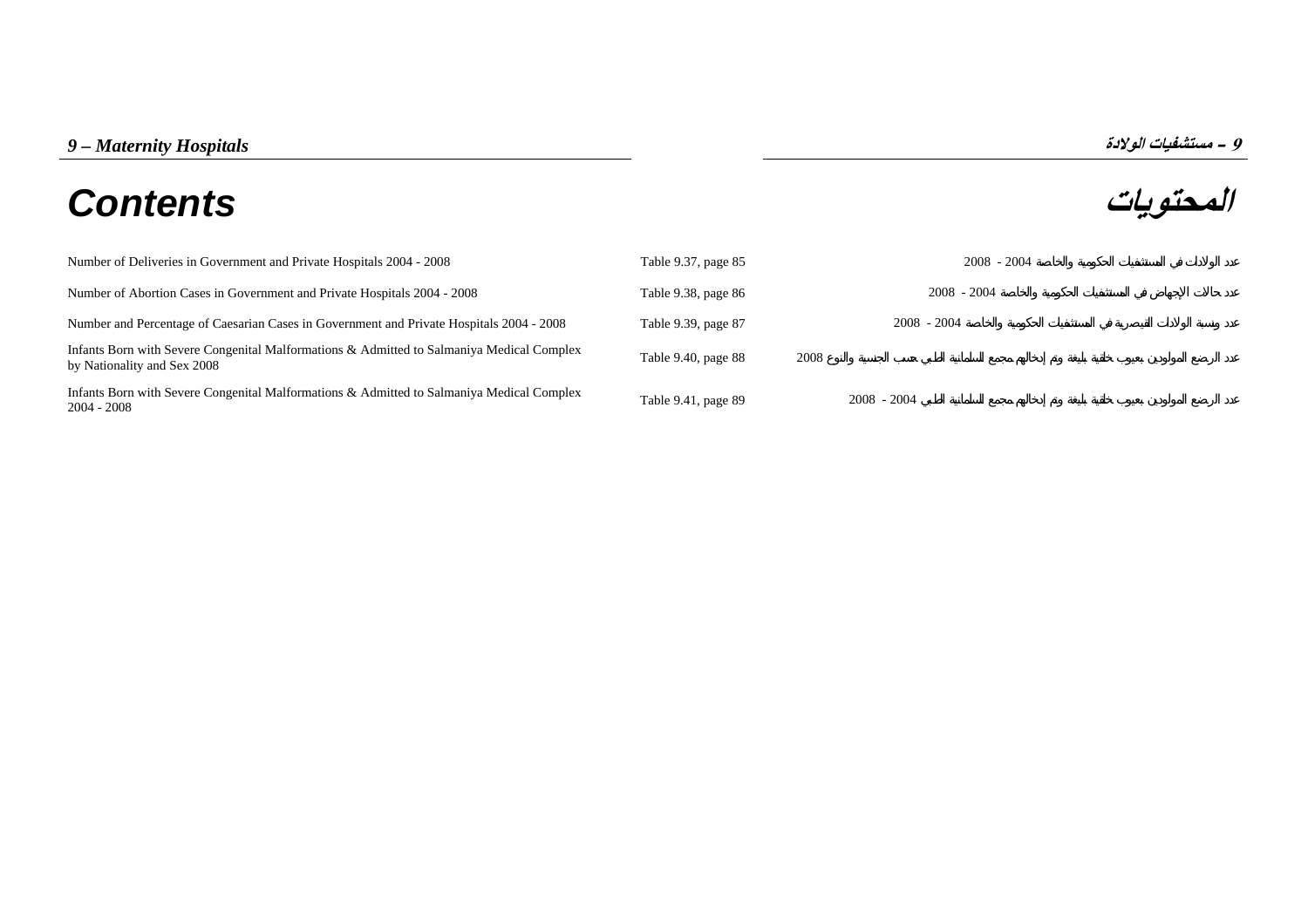| 2008 - 2004                                                          |  |
|----------------------------------------------------------------------|--|
| Number of Deliveries in Government and Private Hospitals 2004 - 2008 |  |

<span id="page-1-0"></span>

| <b>Description</b>                                                 | 2008   | 2007   | 2006   | 2005 *    | 2004      |
|--------------------------------------------------------------------|--------|--------|--------|-----------|-----------|
| <b>Government Hospitals</b>                                        | 14,766 | 14,146 | 13,527 | 13,825    | 13,743    |
| Ministry of Health Hospitals                                       | 10,772 | 10,501 | 10,431 | 10,862    | 10,861    |
| Military Hospital                                                  | 3,994  | 3,645  | 3,096  | 2,963     | 2,882     |
| <b>Private Hospitals</b>                                           | 1,904  | 1,658  | 1,359  | 1,167     | 1,043     |
| International Hospital of Bahrain                                  | 294    | 235    | 185    | 163       | 193       |
| American Mission Hospital                                          | 644    | 637    | 420    | 443       | 408       |
| Awali Hospital                                                     | 142    | 107    | 128    | 108       | 107       |
| Ibn Al-Nafees Hospital                                             | 198    | 119    | 104    | 90        | 101       |
| <b>Bahrain Specialist Hospital</b>                                 | 547    | 496    | 489    | 341       | 234       |
| Noor Specialist Hospital                                           | 36     | 49     | 33     | 22        | <b>NA</b> |
| Al-Hilal Hospital                                                  | 43     | 15     | NA     | <b>NA</b> | <b>NA</b> |
| At Home and On route to Hospital                                   | 79     | 73     | 79     | $\ddotsc$ | .         |
| <b>Total</b>                                                       | 16,749 | 15,877 | 14,965 | 14,992    | 14,786    |
| * Data was reviewed and modified.                                  |        |        |        |           |           |
| Note: The table provides information about deliveries only,        |        |        |        |           |           |
| a delivery may include one or more births (twins  etc.).           |        |        |        |           |           |
| For information about births, refer to "Vital Statistics" chapter. |        |        |        |           |           |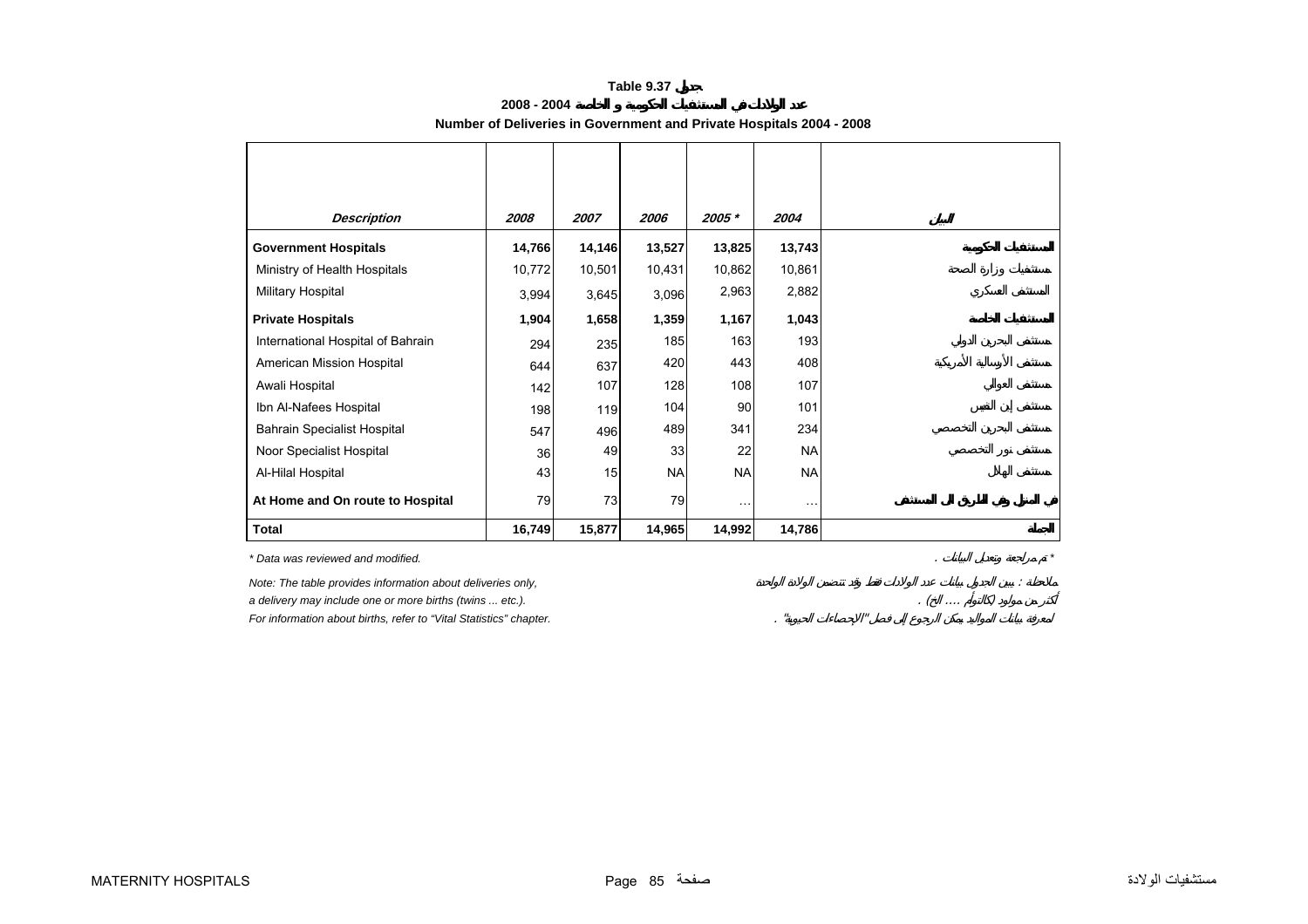## **2008 - 2004**

<span id="page-2-0"></span>

| <b>Description</b>                 | 2008  | 2007  | 2006      | 2005      | 2004      |
|------------------------------------|-------|-------|-----------|-----------|-----------|
| <b>Government Hospitals</b>        | 2,362 | 1,845 | 2,115     | 1,857     | 1,373     |
| Ministry of Health Hospitals       | 1,486 | 1,308 | 1,600     | 1,417     | 1,125     |
| Military Hospital                  | 876   | 537   | 515       | 440       | 248       |
| <b>Private Hospitals</b>           | 213   | 169   | 182       | 221       | 132       |
| International Hospital of Bahrain  | 28    |       | 9         |           |           |
| American Mission Hospital          | 112   | 107   | 84        | 83        | 33        |
| Awali Hospital                     |       |       |           |           |           |
| Ibn Al-Nafees Hospital             | 29    |       | 21        | 40        | 40        |
| <b>Bahrain Specialist Hospital</b> | 23    | 43    | 67        | 84        | 50        |
| Noor Specialist Hospital           | 21    | 18    |           | 11        | <b>NA</b> |
| Al-Hilal Hospital                  |       |       | <b>NA</b> | <b>NA</b> | <b>NA</b> |
| <b>Total</b>                       | 2,575 | 2,014 | 2,297     | 2,078     | 1,505     |

## **Number of Abortion Cases in Government and Private Hospitals 2004 - 2008**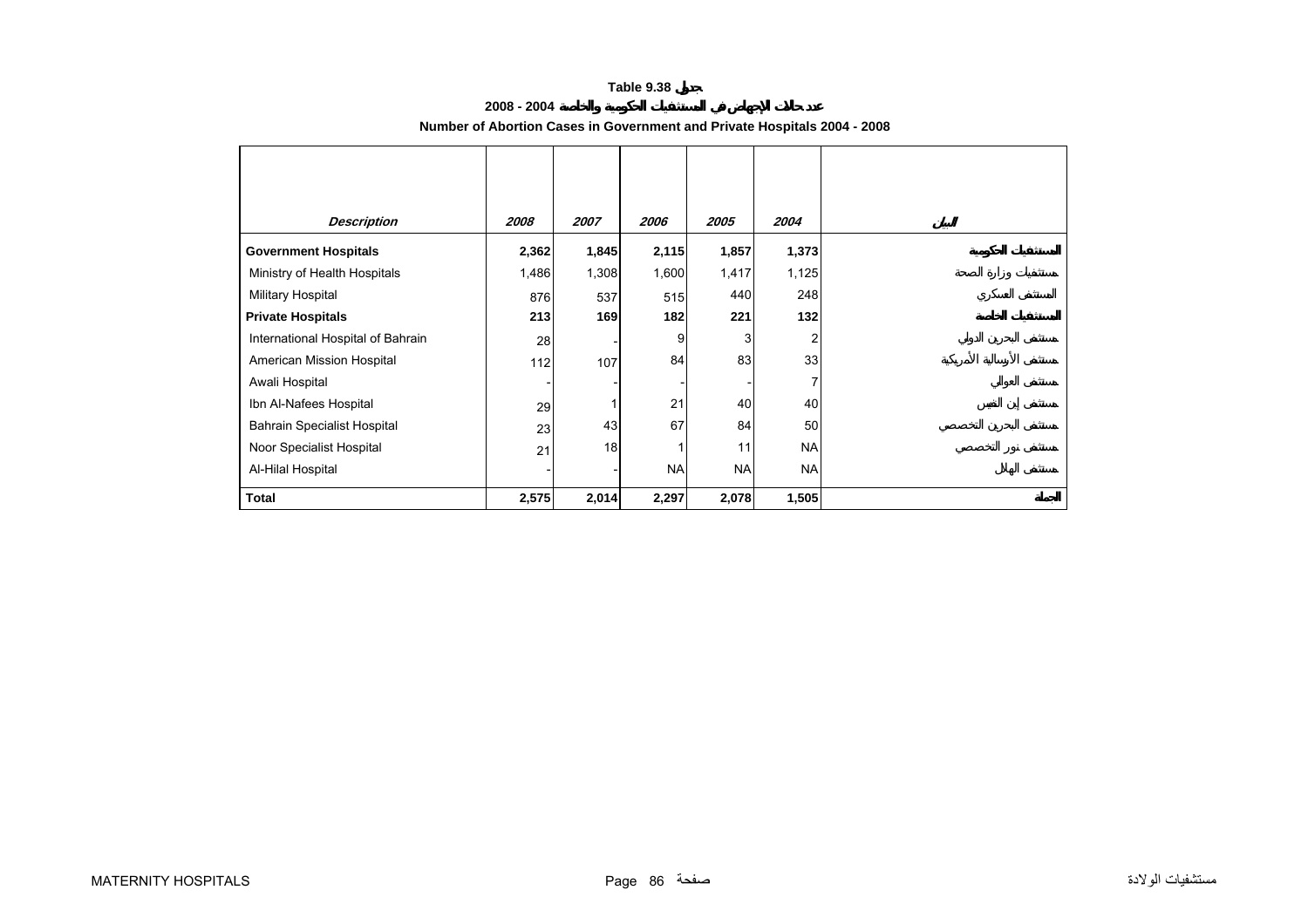<span id="page-3-0"></span>

|                                   |    | 2008  |    | 2007  |           | 2006      |           | 2005      |                 | 2004      |  |
|-----------------------------------|----|-------|----|-------|-----------|-----------|-----------|-----------|-----------------|-----------|--|
|                                   |    |       |    |       |           |           |           |           |                 |           |  |
|                                   |    | العدد |    | العدد |           | العدد     |           | العدد     |                 | العدد     |  |
|                                   |    |       |    |       |           |           |           |           |                 |           |  |
| <b>Description</b>                | %  | No.   | %  | No.   | %         | No.       | %         | No.       | %               | No.       |  |
| <b>Government Hospitals</b>       | 21 | 3,123 | 21 | 2,952 | 19        | 2,578     | 18        | 2,491     | 15              | 2,097     |  |
| Ministry of Health Hospitals      | 21 | 2,304 | 20 | 2,069 | 18        | 1,909     | 18        | 1,911     | 16              | 1,697     |  |
| <b>Military Hospital</b>          | 21 | 819   | 24 | 883   | 22        | 669       | 20        | 580       | 14              | 400       |  |
| <b>Private Hospitals</b>          | 42 | 806   | 41 | 686   | 36        | 496       | 35        | 410       | 24              | 252       |  |
| International Hospital of Bahrain | 43 | 127   | 45 | 105   | 49        | 90        | 39        | 63        | 19              | 37        |  |
| American Mission Hospital         | 40 | 260   | 41 | 260   | 41        | 171       | 31        | 137       | 24              | 96        |  |
| Awali Hospital                    | 52 | 74    | 51 | 55    | 46        | 59        | 41        | 44        | 23              | 25        |  |
| Ibn Al-Nafees Hospital            | 47 | 94    | 50 | 60    | 43        | 45        | 58        | 52        | 39              | 39        |  |
| Bahrain Specialist Hospital       | 39 | 215   | 36 | 178   | 23        | 112       | 32        | 109       | 24              | 55        |  |
| Noor Specialist Hospital          | 53 | 19    | 49 | 24    | 58        | 19        | 23        | 5         | <b>NA</b>       | <b>NA</b> |  |
| Al-Hilal Hospital                 | 40 | 17    | 27 |       | <b>NA</b> | <b>NA</b> | <b>NA</b> | <b>NA</b> | <b>NA</b>       | <b>NA</b> |  |
| <b>Total</b>                      | 24 | 3,929 | 23 | 3,638 | 21        | 3,074     | 19        | 2,901     | 16 <sup>1</sup> | 2,349     |  |
| <b>Abroad Deliveries</b>          | 22 | 80    | 22 | 81    | 17        | 54        | 18        | 61        | 13              | 49        |  |
| Total                             | 24 | 4,009 | 23 | 3,719 | 21        | 3,128     | 19        | 2,962     | 16              | 2,398     |  |

## **2008 - 2004Number and Percentage of Caesarian Cases in Government and Private Hospitals 2004 - 2008**

*Note:*:

 *a) this table shows number and percentge of caesarian cases based on number of registered live 2007 - 2003* (

بينما في عام <sup>2008</sup> تم الاعتماد على التبليغ من المستشفيات مباشرة. *.reported Hospitals on based figures 2008 while 2007, - 2003 from births* 

ب ) البيانات لاتشمل الولادات في المنزل وفي الطريق الى المستشفى المستشفى المستشفى المستشفى المستشفى المستشفى ال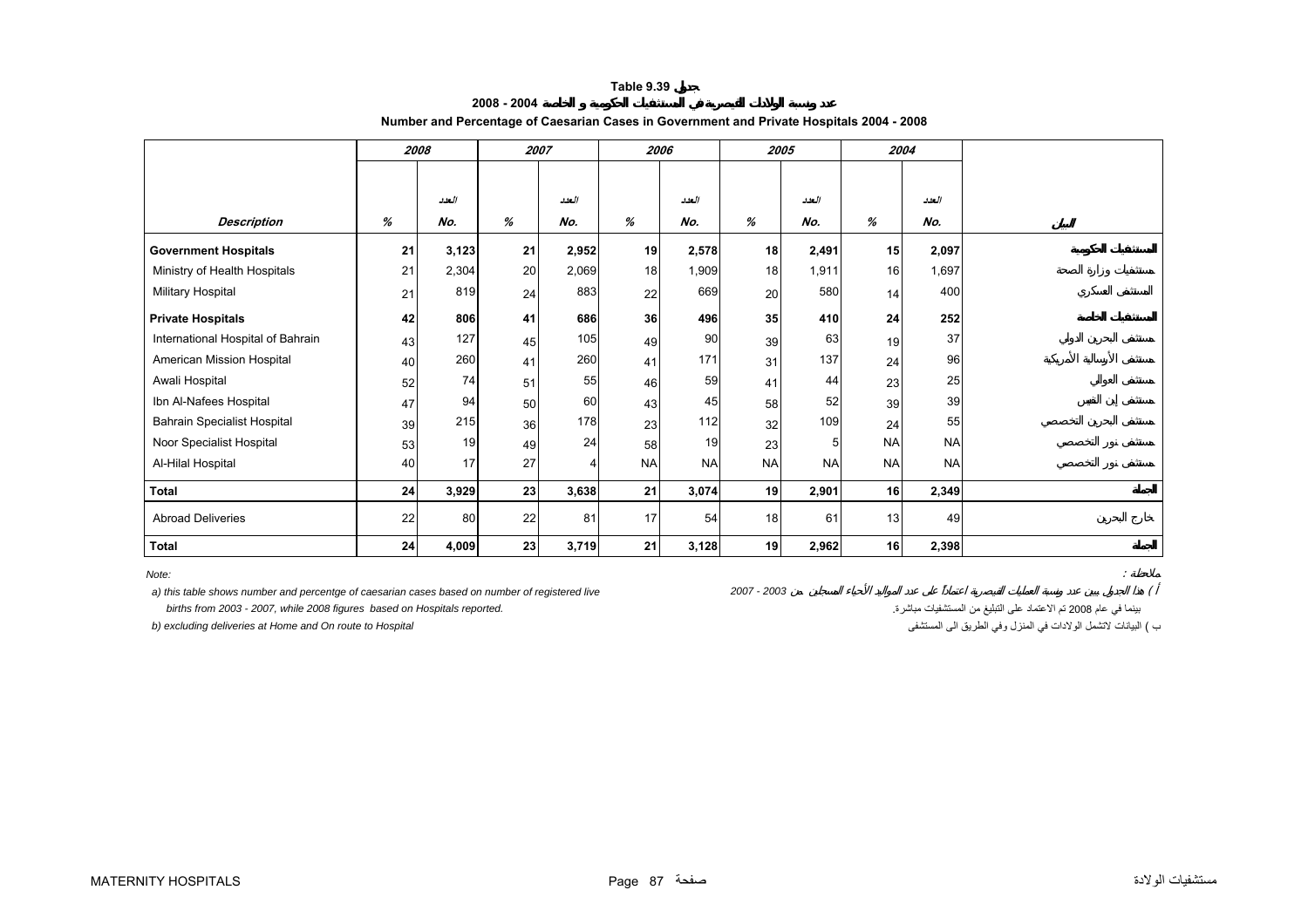# **جدول 9.40 Table**

| 2008                                                                                                                    |  |
|-------------------------------------------------------------------------------------------------------------------------|--|
| Infants Born with Severe Congenital Malformations and Admitted to Salmaniya Medical Complex by Nationality and Sex 2008 |  |

<span id="page-4-0"></span>

| <b>Total</b>    |        |             | Non-Bahraini |             |             | <b>Bahraini</b> |        |             |                   |                                                                                   |            |
|-----------------|--------|-------------|--------------|-------------|-------------|-----------------|--------|-------------|-------------------|-----------------------------------------------------------------------------------|------------|
|                 |        |             |              |             |             |                 |        |             |                   |                                                                                   |            |
|                 |        |             |              |             |             |                 |        |             |                   |                                                                                   |            |
| <b>Total</b>    | Female | <b>Male</b> | <b>Total</b> | Female      | <b>Male</b> | <b>Total</b>    | Female | <b>Male</b> |                   | <b>Congenital Malformation</b>                                                    | ICD10 Code |
| 18 <sup>1</sup> |        | 10          |              |             | 2           | 14              | 6      |             | 8 Alive           |                                                                                   | Q00-Q07    |
|                 |        |             |              |             |             |                 |        |             | - Dead            | Congenital Malformations of the Nervous System                                    |            |
|                 |        |             |              |             |             |                 | 2      |             | 1 Alive           |                                                                                   | Q10-Q18    |
|                 |        |             |              |             |             |                 |        |             | - Dead            | Congenital Malformations of Eye, Ear, Face and Neck                               |            |
| 27              | 17     | 10          |              |             |             | 23              | 14     |             | 9 Alive           |                                                                                   | Q20-Q28    |
|                 |        |             |              |             |             |                 | 1      |             | - Dead            | Congenital Malformations of the Circulatory System                                |            |
|                 |        |             |              |             |             |                 | 2      |             | 2 Alive           |                                                                                   | Q30-Q34    |
|                 |        |             |              |             |             |                 |        |             | -Dead             | Congenital Malformations of the Respiratory System                                |            |
|                 |        |             |              |             |             |                 | 3      |             | 2 Alive           |                                                                                   | Q35-Q37    |
|                 |        |             |              |             |             |                 |        |             | - Dead            | Cleft Lip and Cleft Palate                                                        |            |
| 20              |        | 13          |              |             |             | 15              | 4      |             | 11 Alive          |                                                                                   | Q38-Q45    |
|                 |        |             |              |             |             |                 |        |             | - Dead            | Other Congenital Malformations of the Digestive System                            |            |
| 17              |        | 10          |              |             |             | 17              | 7      |             | 10 Alive          |                                                                                   | Q50-Q56,   |
|                 |        |             |              |             |             |                 |        |             | 1 Dead            | Congenital Malformations of Genital Organs                                        | Q60-Q64    |
|                 |        |             |              |             |             |                 |        |             |                   | and Urinary System                                                                |            |
| 16              | 10     | 6           |              |             |             | 12              | 6      |             | 6 Alive           |                                                                                   | Q65-Q79    |
|                 |        |             |              |             |             | 2               |        |             | 2 Dead            | <b>Congenital Malformations and Deformations</b><br>of the Musculoskeletal System |            |
|                 |        |             |              |             |             |                 |        |             |                   |                                                                                   |            |
|                 |        |             |              |             |             | 5               | 2      |             | 3 Alive<br>4 Dead | <b>Other Congenital Malformations</b>                                             | Q80-Q89    |
|                 |        |             |              |             |             |                 |        |             |                   |                                                                                   |            |
|                 |        |             |              |             |             | 5<br>2          | 3      |             | 2 Alive<br>2 Dead | Chromosomal Abnormalities, not elsewhere classified                               | Q90-Q99    |
|                 |        |             |              |             |             |                 |        |             |                   |                                                                                   |            |
| 127             | 66     | 61          | 24           | 17          |             | 103             | 49     |             | 54 Alive          |                                                                                   |            |
| 12              |        | 11          | 2            | $\mathbf 0$ |             | 10              | 1      |             | g Dead            | <b>Total</b>                                                                      |            |
| 139             | 67     | 72          | 26           | 17          | g           | 113             | 50     |             | 63 Total          |                                                                                   |            |

*Note: data shows infants born and admitted to the hospital with severe congenital malformations.* . :